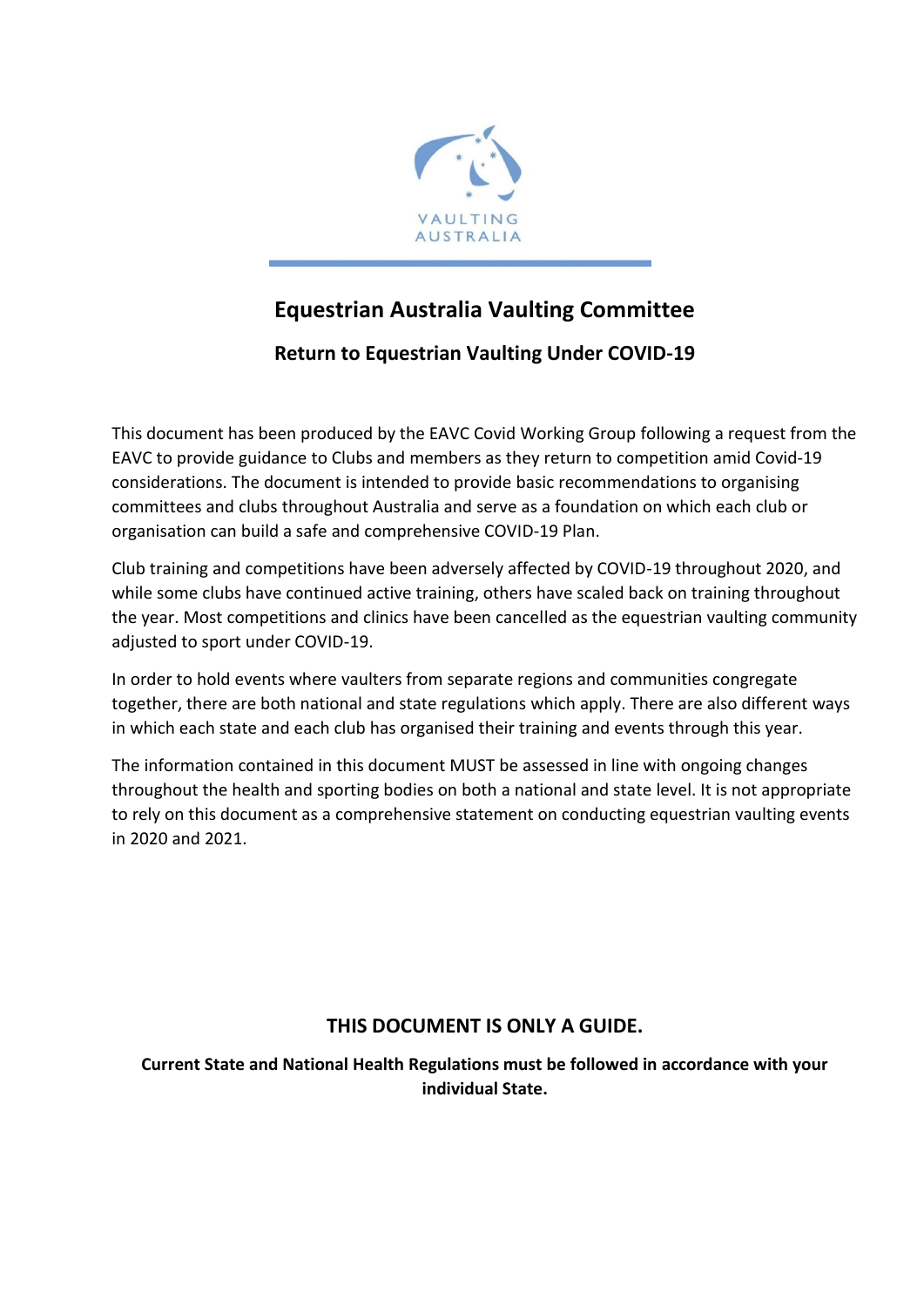# **Guide for Return to Sport Equestrian Vaulting**

# **National Regulations**

Taken directly from SPORTAUS/AIS and The Australian Government Department of Health.

<https://www.sportaus.gov.au/return-to-sport>

https://www.health.gov.au/resources/publications/coronavirus-covid-19-national-principles-forthe-resumption-of-sport-and-recreation-activities

# **Overarching Strategies:**

# **PLAN**

Implementing plans, processes, and systems to meet government and health requirements, and provide safe sport environments.



# **PREPARE**

Ensuring safe facility and participant practices, like hygiene practices, attendance registers at training and limiting shared equipment as much as possible.



# **RESPOND**

Being prepared for management of a COVID-19 outbreak, noting things can change quickly in your local area.



# **RECOVER**

Consideration of protocols to optimise good public and participant health into the future.

# **Preparing for an Event:**

- a) Undertake a thorough risk assessment.
- b) Complete a Covid-19 Checklist
- c) Plan ways to reduce in-person contact for participants and volunteers.
- d) Plan for more official and volunteer absences.
- e) Find a space where you can isolate volunteers or participants who become sick.
- f) Tell volunteers and participants what you are doing to stop the spread of COVID-1.

# **THIS DOCUMENT IS ONLY A GUIDE.**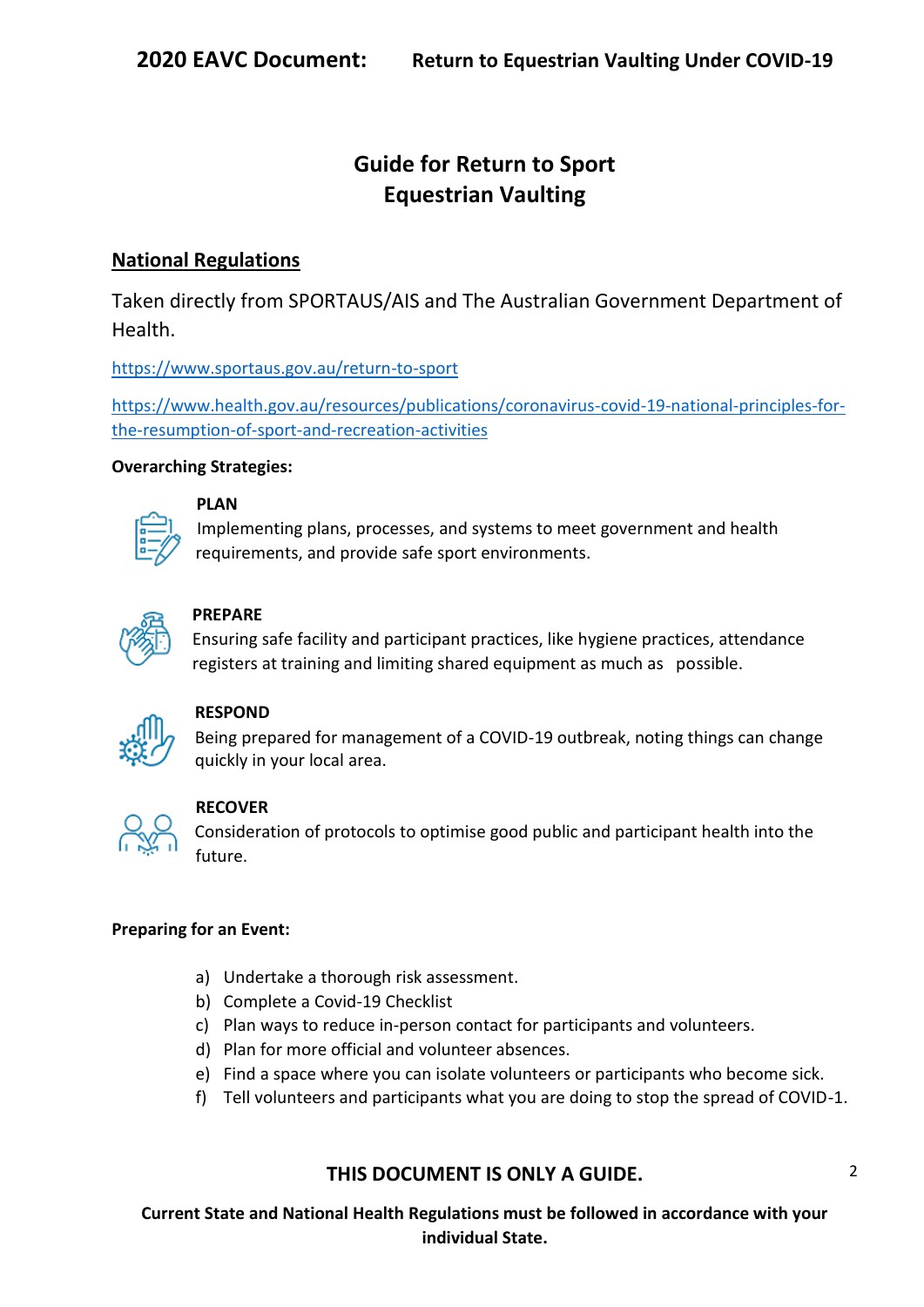#### **Restrictions on Participation:**

People should not participate in community sport if they:

- a) have any cold or flu-like symptoms, even if mild
- b) have travelled overseas or been in close-contact to a person with COVID-19 in the preceding 14 days
- c) are at a greater risk of more serious illness if infected with coronavirus, including:
	- people aged 70 years and over
	- people aged 65 years and over with chronic medical conditions
	- Aboriginal and Torres Strait Islander people over the age of 50
	- people with compromised immune systems.

#### **Attendance Numbers at Events:**

Most states have relaxed their attendance numbers at events, however it is recommended to have only essential people at activities. This includes:

- a) athletes
- b) coaches
- c) officials
- d) direct family
- e) volunteers

#### **Social Distancing:**

- a) Change protocols so athletes are grouped and restrict activities with other clubs and groups.
- b) When watching or attending a competition or training, keep 1.5 metres between yourself and others.
- c) Restrict access to stable areas to athletes, officials, and essential staff.

#### **Hygiene:**

- a) Team members and trainers should practise good hand hygiene at the start and end of training sessions and during the activity when possible. Use soap and water to wash hands when they are visibly dirty or use alcohol-based hand sanitiser.
- b) Clean facilities, high-touch surfaces and objects with detergent and disinfectant. Follow the manufacturer's directions on the label of the product.
- c) Clean sports equipment with a detergent and disinfectant as per manufacturer's instructions or a combined detergent and disinfectant product including wipes.
- d) Encourage regular hand washing by staff and participants.
- e) Provide alcohol-based hand sanitiser dispensers in prominent places around the event including registration desks, change rooms, toilets or kiosks.
- f) Make sure soap/sanitiser dispensers are kept full.

# **THIS DOCUMENT IS ONLY A GUIDE.**

3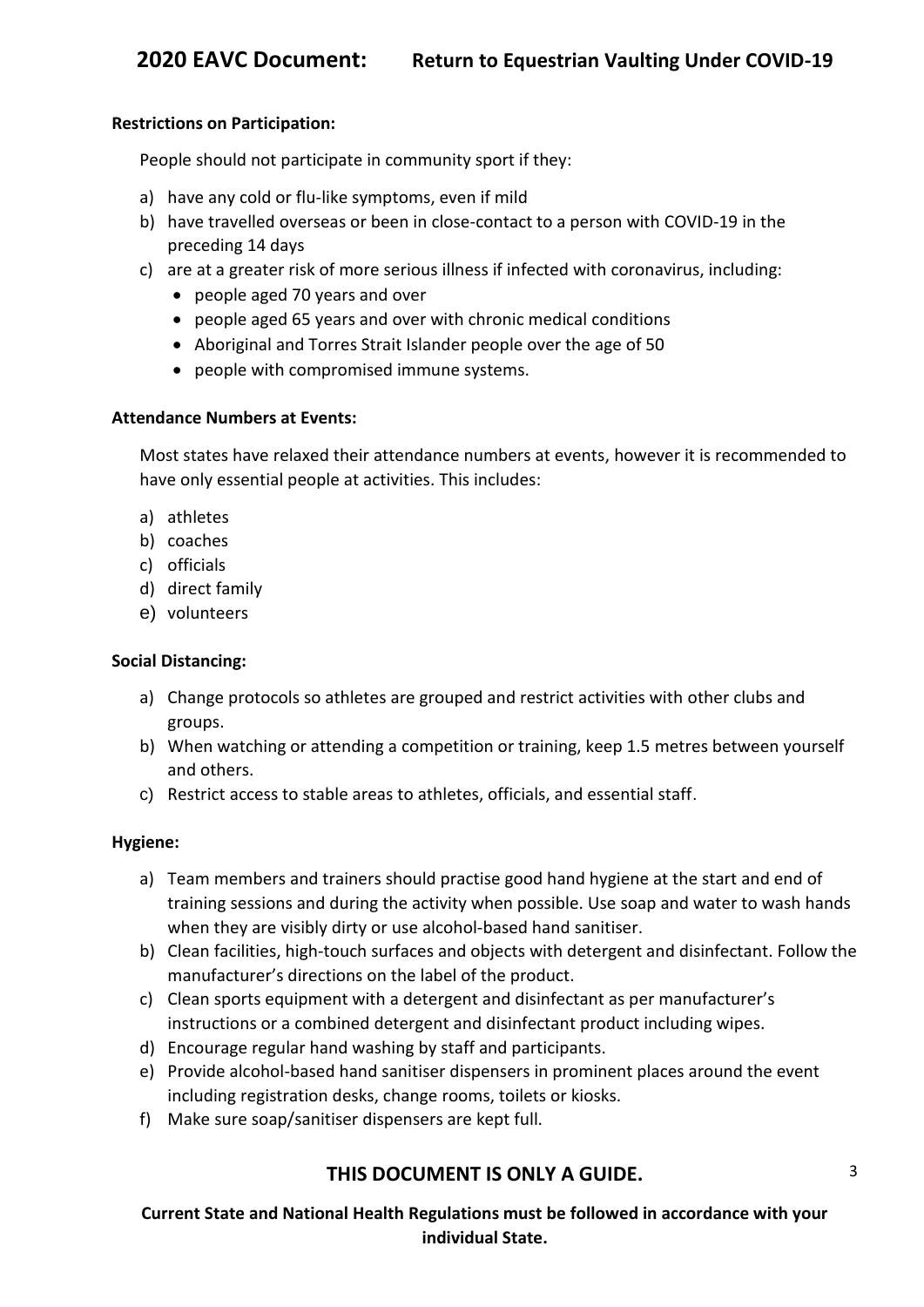#### **Catering:**

Whilst it may be preferred to ask people to provide their own meals, if you are considering catering ensure routine cleaning after every training session used:

- a) BBQ areas
- b) Recreational areas
- c) Coaching areas
- d) Change rooms/locker rooms/showers
- e) Dining rooms, cafes, retail outlets

**This Document can be found on the Equestrian Vaulting Australia website at https://www.equestrianvaultingaustralia.com.au/**

**THIS DOCUMENT IS ONLY A GUIDE.**